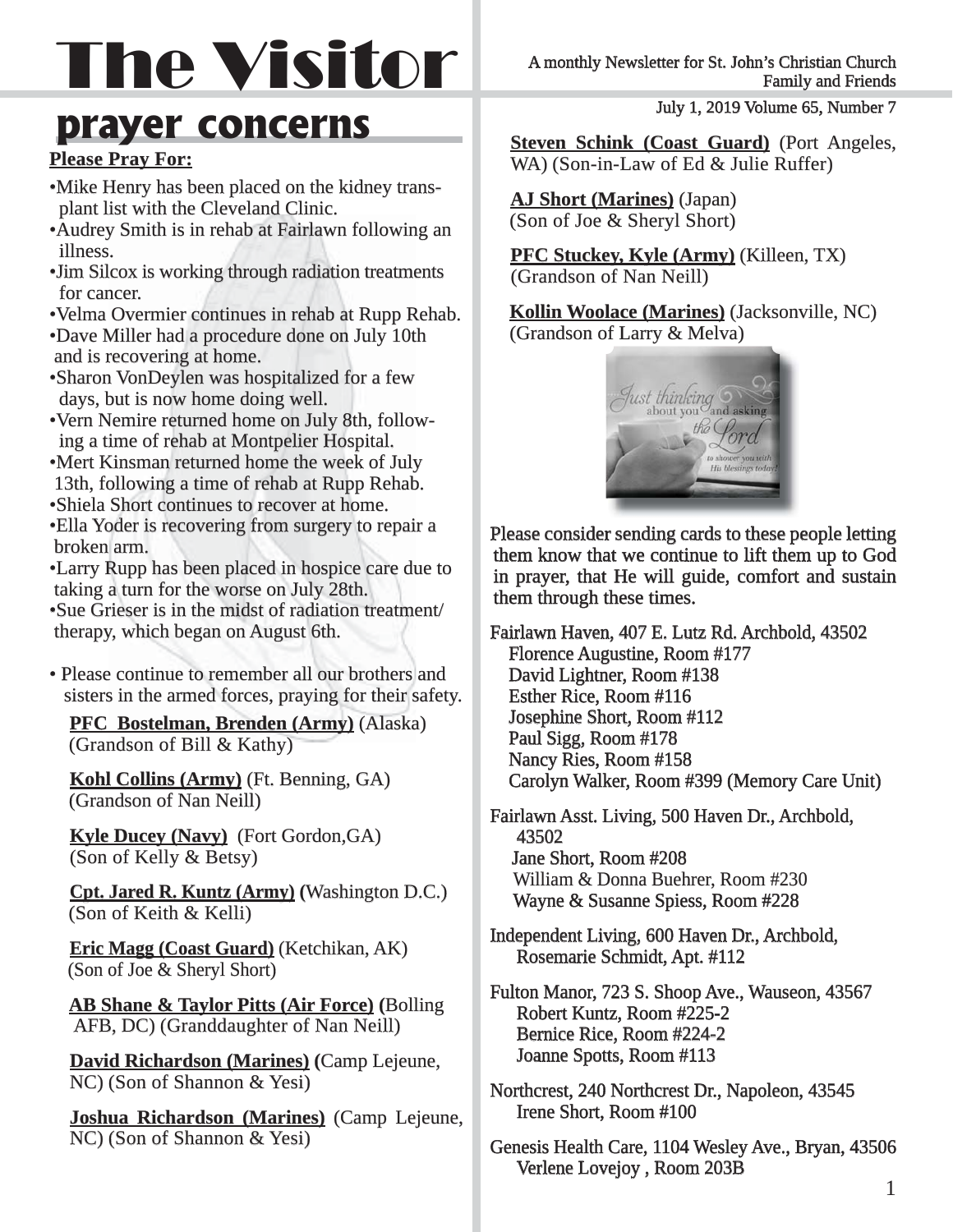### **pastor's letter**

#### **Invisible Footprints nvisible**

- 15 With your mighty arm you redeemed your people, 5 the descendants of Jacob and Joseph....
- 19 Your path led through the sea, 9 your way through the mighty waters, though your footprints were not seen.
- 20 You led your people like a flock

by the hand of Moses and Aaron.

- Psalm 77:15, 19-20

Read verse 20 again: "You led your people like a flock by the hand of Moses and Aaron." Perhaps some of the Israelites were tempted to say: "Thank goodness for Moses and Aaron! Without them we would never have made it out of slavery in Egypt." However, verse 20 invites them to trace the leadership of Moses and Aaron back to the t provision of God. Ultimately, it was God, not Moses and Aaron, who provided the Israelites a way out of Egypt. A better declaration of praise would be: "Thank GOD for Moses and Aaron! Without them we would never have made it out of slavery in Egypt."

Look back at verse 19: "Your path led through the sea...though your footprints were not seen." I find this verse very ironic. The Israelites' exodus from Egypt was the Old Testament equivalent of Jesus' death on the cross. It was regarded as the defining moment of God's love for them and their salvation. The author of Psalm 77, however, says: "your footprints were not seen." If ever there was a time where God was clearly seen as present in the Old Testament, it was in the exodus! And yet, the author says that God is invisible. he

Through these two verses, we see that God does help his people, sometimes using the means of other people (like when he used Moses and Aaron to lead the people) or sometimes through a clear display of his power (like like when he split the Red Sea in two). Yet however God works, we are tempted to overlook his presence and aid in our lives, seeing only what is visible: the visible presence of Moses and Aaron, and the visible absence of God's footprints.

Hebrews 11 teaches us: "Faith is being sure of what we hope for, and certain of what we do not see." Particularly, faith is confidence in God's promises, and trust in God to fulfill his Word. No, God doesn't promise us all the things we want or think would make us happy in life. But he does promise us himself. He promises he will never leave us or forsake us. We might not see his footprints, not even in the biggest ways he's at work in our lives, but he is there. He is with us.

Grace and Peace,

### **congregational news & thank you's**

Thank you, St. John's Christian Church, for giving me a scholarship to go to Little Eden Camp this year. I really enjoyed swimming in the lake and I also enjoyed hanging out with friends and making new ones.

> Thank you! Joshua Reeb

Dear St. John's Church,

 Thank you for allowing me to join you in worship and share about YFC camp! We are praising God for the 15 new believers coming home from camp! Your partnership with YFC in leaders, financial support and prayer is so very loved and appreciated!

∻c38O⊹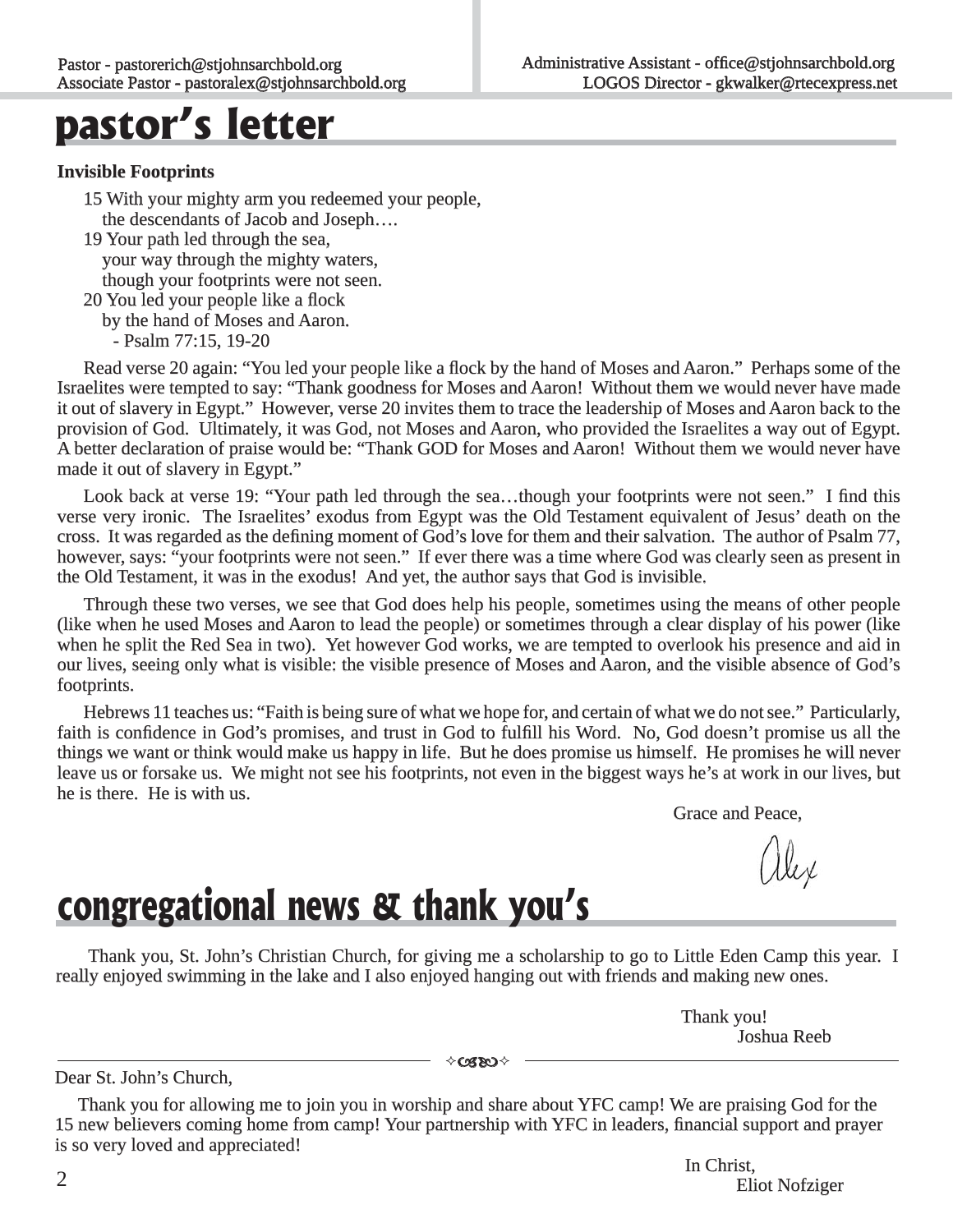#### **Seeking a Living Kidney Donor**

Mike Henry has been placed on the kidney transplant list at the Cleveland Clinic, and he is currently working to be placed on the kidney transplant list at the University of Toledo Medical Center. Being on both lists will be beneficial in finding a living donor. Mike has been given a two to six year window for receiving a kidney. While he needs a kidney transplant, he is currently not in critical condition, and dialysis will be important in maintaining his health until a transplant is completed. Getting regular dialysis treatments, usually three times a week for four hours at a time, will help Mike's kidneys do their job and keep him alive, but a transplant would offer him more freedom and the ability to live a longer, healthier, more normal life.

 Finding a kidney for a transplant is not easy – there are  $100,000+$  people on the waiting list. Here's some basic information about kidney donation:

- You only need one kidney to live a healthy, long life.
- Most donor surgery is done laparoscopically, meaning through tiny incisions.
- The recuperation period is usually fairly quick, generally two weeks.
- The cost of a donor's evaluation and surgery will be covered by Mike's insurance.
- A donor will have a separate team of health care professionals to evaluate you as a living donor. Their job is to help you under stand the risks and benefits and look out for your best interests.

 Mike asked approval of the Consistory to share his health need with the congregation in terms of widening the pool of potential donors. Information about ning donating a kidney and what's involved in the whole transplant process can be found on these websites:

- Cleveland Clinic https://my.clevelandclinic. org/departments/transplant/programs/kidney
- National Kidney Foundation www.kidney.org

 People interested in becoming a living donor can go to www.clevelandlivingdonor.org and complete a confidential online medical history questionnaire to get the process started. People also may talk with Mike or with Pastor Erich. Please be in prayer for Mike, potential donors, and the whole process. Your thoughts, prayers, concern and consideration is appreciated.



#### **St. John's Christian Preschool Volunteer Substitutes Needed olunteer**

St John's Christian Preschool is looking for fun, energetic, and compassionate volunteers to help substitute in our Preschool Room in the absence of either Mrs. MacDonald or Mrs. Wyse.

Our faithful leaders have created a fun learning atmosphere for young children ages 3-5, and want you to help team up with other volunteers that have the same drive to help teach in the classroom. Don't worry! A teaching license is not required!

*Volunteers must have the following:* 

•Be 18 years old or older

•Have a high school diploma/GED

 •There are forms and some trainings that will need to be completed, which is something we will be helping you along the way with.

You may be asking yourself, "What's in it for me?"

#### *Service*

 What better way to serve your church family and community than to take a few days a month to help aide in the classroom. As a substitute, you will help follow the directions of the lead teacher that day, whether it be Mrs. MacDonald or Mrs. Wyse.

#### *Positive Impact on Young Children ositive*

Our preschool children are so impressionable at this point in their lives. The positive impact that you can show them through the love of learning about Jesus, and the cool things at the sand table, are a positive light that you can shine on them.

If you are asking yourself if you can give a day or a few days a month to volunteer in our preschool room, please consider! This may not only have a positive impact on our students, but also on you.

 The Christian Preschool Board and staff would like to thank all of you that have made efforts to donate to our preschool. Whether that is with school supplies or monetary donations, they are a blessing. If you feel called today or in the coming weeks, please consider donating to the St. John's Preschool to assist us with supplies or simply volunteering your time in the classroom for a fun experience!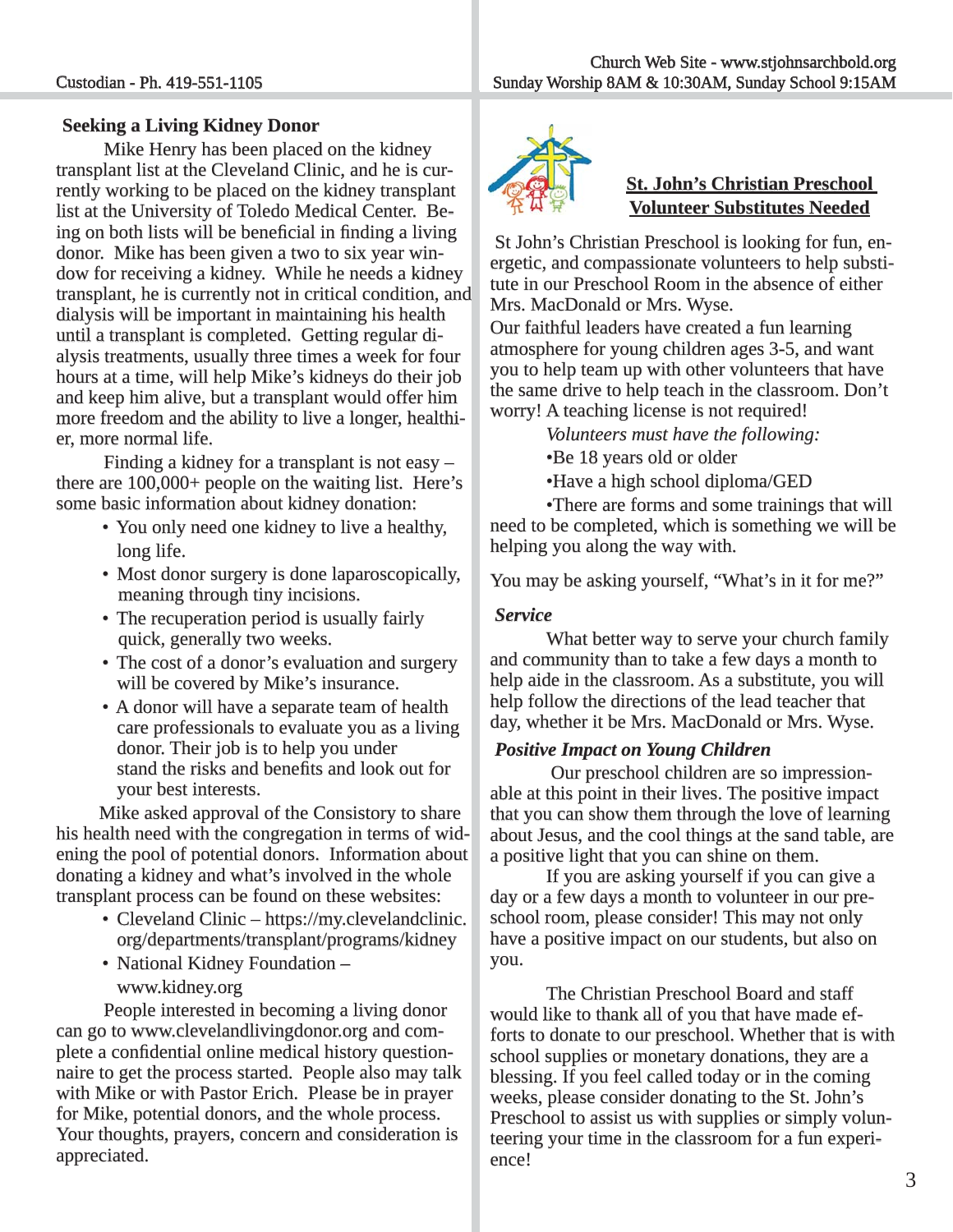### **mission corner**

*August Mission-A-Month ugust Back Bay Mission Trip ack* 

#### **Back Bay Mission Trip – October 5th – 12th, 2019**

This fall's trip will be the 37th trip since 2000 that SJCC has made to Biloxi, MS, with almost 100 people from SJCC sharing in the experiences. Here's the basic information to know:

- Departure from the church parking lot around 8am Saturday morning
- Transportation via the church bus or a few private vehicles, with travel by airplane an option
- Saturday evening meal and lodging is spent near the southern end of Alabama
- Arrival in Biloxi early Sunday afternoon, with the rest of the day spent settling in and exploring
- Monday Thru Friday noon a mix of construction projects, serving at the homeless day center, serv ing in the local food pantry and serving in the local soup kitchen
- Evenings are spent relaxing and enjoying group fellowship fellowship
- The trip home starts early Friday afternoon, with a layover near Franklin, TN, with arrival back in Archbold early afternoon
- Typical group size ranges from 5 to 20!
- Cost of the trip has risen to about \$250 per person, but cost shouldn't be a factor for anyone to partici $p$ ate – people may confidentially talk with Pastor Erich about the cost.

#### St. John's Sunday School Department,

 We thank you for the contribution to Growing Hope Globally from the Bible School program in the amount of \$468.39. This donation will be used to enable people of the world to improve their life situation. We pray that the Lord will be honored by this contribution to the wellbeing of people of the world.

Again we thank you for your support.

 In Christ, Marvin Fish - FISH-STUCKY-GOEBEL PROJECT

### **mission corner** cont.

#### **Toledo Gospel Rescue Mission oledo**

September 8th is the next time we'll send a group of folks to lead the evening chapel service and provide the evening meal. Volunteers usually gather at 3pm on Sunday afternoon to car pool to the mission, do n final prep for the meal and service, lead the 30 minute service, then serve the meal, and enjoy sitting and eating with the men and women who come to the mission. The group should return to the church between 7:30pm and 8:00pm. Talk with Pastor Erich or Ann Grime if you're interested in helping!

#### **Mission Service Opportunity ission**

The Mission Committee has planned a day of service with Crossroad Child  $&$  Family Services, one of longest running mission partnerships of SJCC. We're looking for 12 volunteers to serve on Saturday, September 14th. The group will leave the church at 8am and work until 4pm, returning to the church shortly after 5pm. Lunch will be included. A sign-up sheet is posted on the bulletin board. In addition, we have an opportunity to further bless the work and ministry of Crossroads through taking items on their wish list  $-\text{check}$  out the bulletin board!

#### **Thank You Notes From Mission Partners & Friends:**

- Back Bay Mission, for our gift of \$170.
- Cru (Waanders), for our gift of  $$50.$
- Youth for Christ, for our gift of \$785.
- World Team (Franks), for our gift of \$373.
- Reliant (Chase), for our gift of \$20.
- Altlink (Langsdorf), for our gift of  $$85$ .
- Pioneers (Doriot), for our gift of  $$250$ .

#### **Mission Experiences ission**

- September 8 Toledo Gospel Rescue Mission Chapel and Meal
- September  $14$  Crossroad Child & Family Ser $vices - see separate article$
- October 5-12 Back May Mission Trip, Biloxi, Mississippi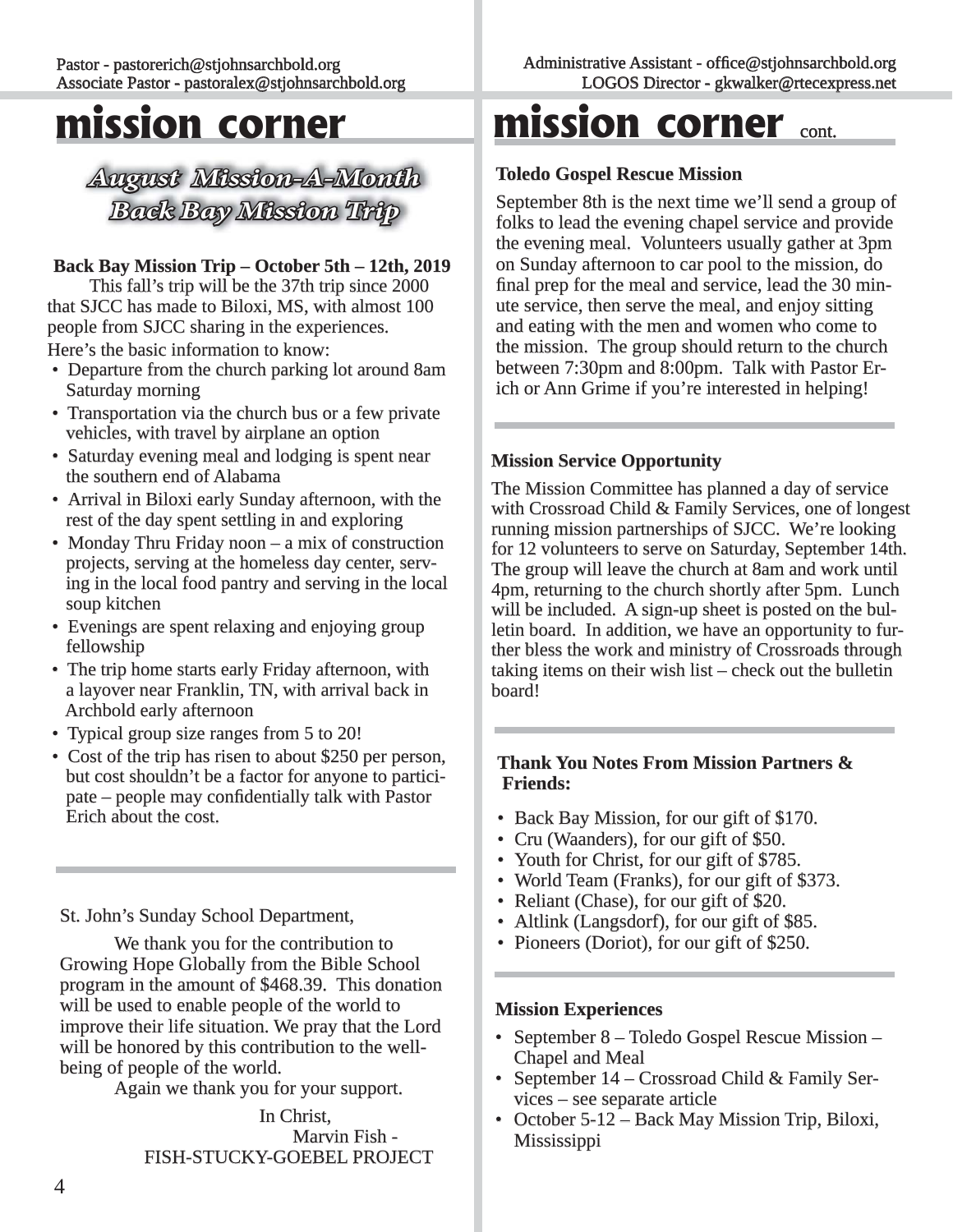### **mission corner** cont.

#### **2020 Summer Mission Trip 020**

Dates of next year's summer mission trip, in partnership with the LaPorte County Habitat for Humanity, are scheduled for June 14th thru 19th. We are looking for a group of 12 volunteers for the week, as the project will be to frame the walls and roof structure of a new home. The four and a half days of site work go by quickly!

#### **Habitat for Humanity of Fulton County Ohio- (HFHFCO) abitat**

The construction of the new home has begun! The footer was poured on July 22nd and the crawl space walls a week later. Each Friday and Saturday, 8am to noon and 12:30pm to 4pm, are build days open to volunteers (must be 14 years of age). The home is being built at 910 Zenobia Street in Wauseon.

### **stewardship**



IYF Building Campaign Total Receipts as of July 31, 2019 - \$718,346.37

#### **STEPHEN MINISTRY**

What do Stephen Ministers Do? Stephen Ministry is our congregation's one-to-one caregiving ministry. They plant a seed of hope and healing in a person whose life seems barren and hopeless because of some crisis or tragedy. Stephen Ministers care for people who are: grieving, in a crisis, in need of long-term care, dying, hospitalized, divorcing, experiencing losses as they age, going through a crisis of childbirth, and other life issues. What skills do Stephen Ministers need: listening, exploring feelings, prayer, sharing Christ's love, maintaining confidentiality, attending to the caregiving process and leaving the results to God. St. John's needs to find men and women who are willing to answer Jesus' call to serve as Stephen Ministers, beginning with 50 hours of stimulating and useful training in Christian caring skills. During training, a variety of topics will be covered to equip you to attend the needs of others. On Sunday, August 11th during the Sunday School hour there will be an informational meeting. Think and pray about this exciting opportunity. For more information, contact someone on the Stephen Ministry Leadership Team: Pastor Alex, Gary Frazier, Betsy Redd or Nancy Rupp.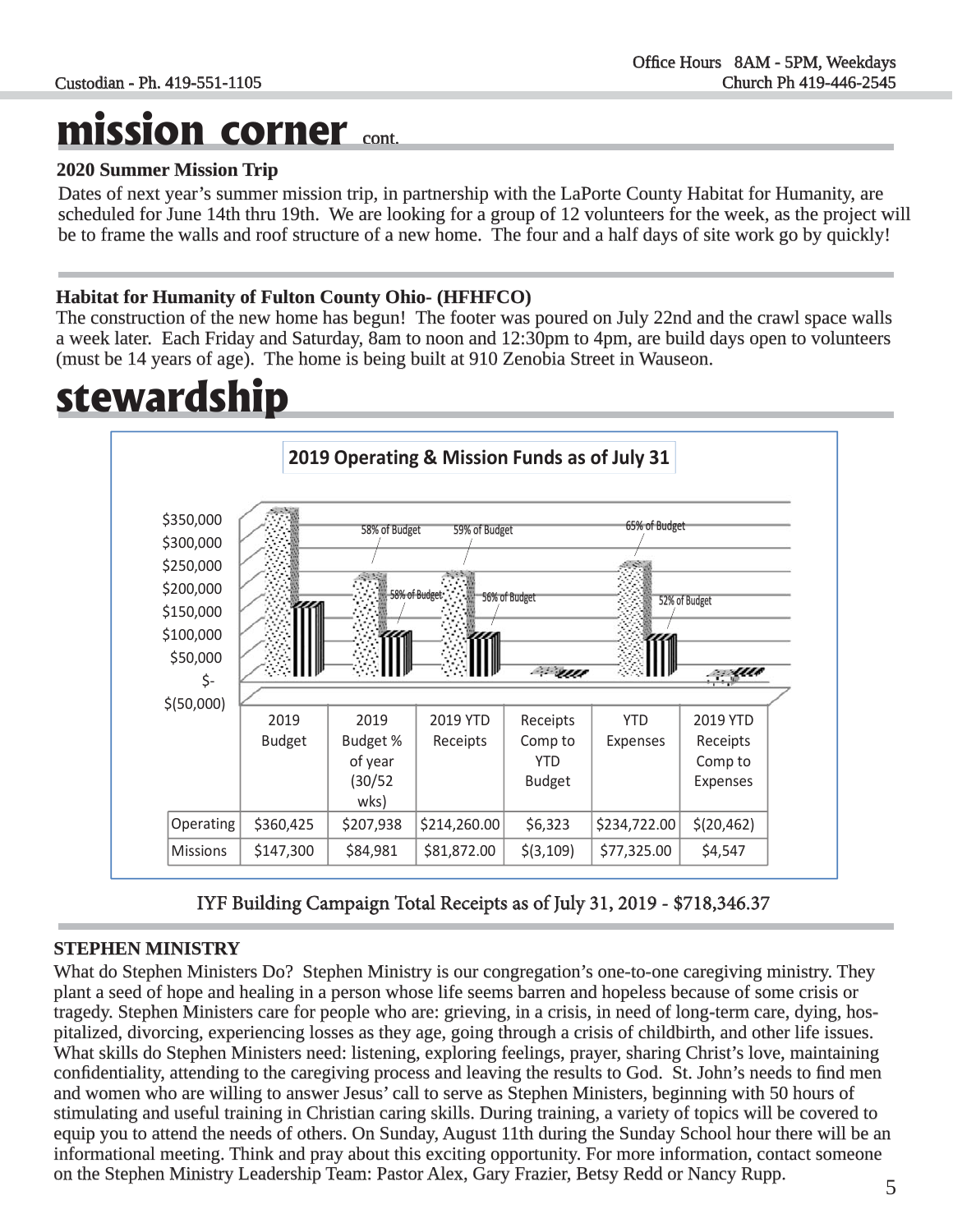

Dear St. John's Christian Church,

Thank you for your latest check for \$750. Your congregation is always so faithful in your support of the Friendship House. Your support keeps the lights on. You are a blessing! Thank you.

> Sincerely, Gloria Lauber

#### **Ministries: inistries:**

#### **Junior High Youth unior**

Tuesday Morning Bible Study - Pastor Alex and Eliot Nofziger co-lead a Bible study on Tuesday mornings, 7:15-8am, at the Archbold Middle School, open to all middle schoolers.

#### **SYF**

Senior Youth Fellowship exists for high school students to connect with each other, with the SYF leaders, and with God. We're excited to add Katie Wyse to the leadership team, and leaders returning from last year include Ryan Christman, Caleb Wooley, and Alex and Jenny Young.

#### **Friday Morning Bible Study**

The high school girls are meeting together for breakfast and Bible study every Friday morning. For more information, contact Jenny Young.

#### **Events/ Activities: ctivities:**

#### **Book Bag Bash – Sunday, August 4th: ook**

The 2018 Book Bag Bash will be held from 2PM to 4PM. Please mark checks or envelopes with "BBB". If you are volunteering, please be at the church by 1:40. Thank you!

The big screen advertisement at Skye Cinema is changing. The following "Why I Love St. John's" posters will be featured the month of August: Teylan Gilroy, Blake Grime, Joshua Reeb and Ollie MacDonald. Thanks for your great art work!

**ministry happening** 

#### **Events/ Activities: ctivities:**

#### "COME, LET US SING FOR JOY TO THE  $LORD: \ldots$ ..."

 "……let us shout aloud to the Rock of our salvation. ……let Let us come before him with thanksgiving and extol him with music and song." Psalm 95:1-2

The chancel choir is on the lookout for people who enjoy doing what Psalm 95 states. What is needed are people who enjoy music, singing, worshiping and fellowshipping together with a desire and commitment to have a church choir.

 At this point rehearsals will begin on Wednesday, Aug.  $21st$  at  $7:30$  in the sanctuary. Rehearsals are on the 3rd and 4th Wednesday of each month and maybe the 5th Wednesday when there is one. The choir then participates in the  $10:30$  a.m. worship service, approx. 2-3 times a month depending on the scheduling of other special music.

 Take time to prayerfully consider your part in this ministry of your church and Come Join Us. Any questions or communication can be directed to Lynne Christman or Andrew Rohrs.

YFC presents Jason Crabb in concert October 6, 2019 at 6:00PM at Founders Hall To purchase tickets or for more information, call the Youth For Christ Office at 419-782-0656. All profits go to fund YFC Camp.

#### **Third Thursday Luncheons hird**

August's lunch and fellowship will be on August 15. The luncheon will begin at  $11:30$ am with a time of welcome and fellowship, with lunch to be served at 11:45am. Following the meal, folks will have opportunity to enjoy a group activity  $-$  a game, program, discussion or study topic. Come on out and enjoy some friendly Christian fellowship.

#### **Men's Ministry**

This month, Men's Prayer Breakfast is on Sat., August 10 at 7:40AM. A monthly time to gather, enjoy breakfast, fellowship, hear a testimony, share joys and concerns, and pray together. All are welcome.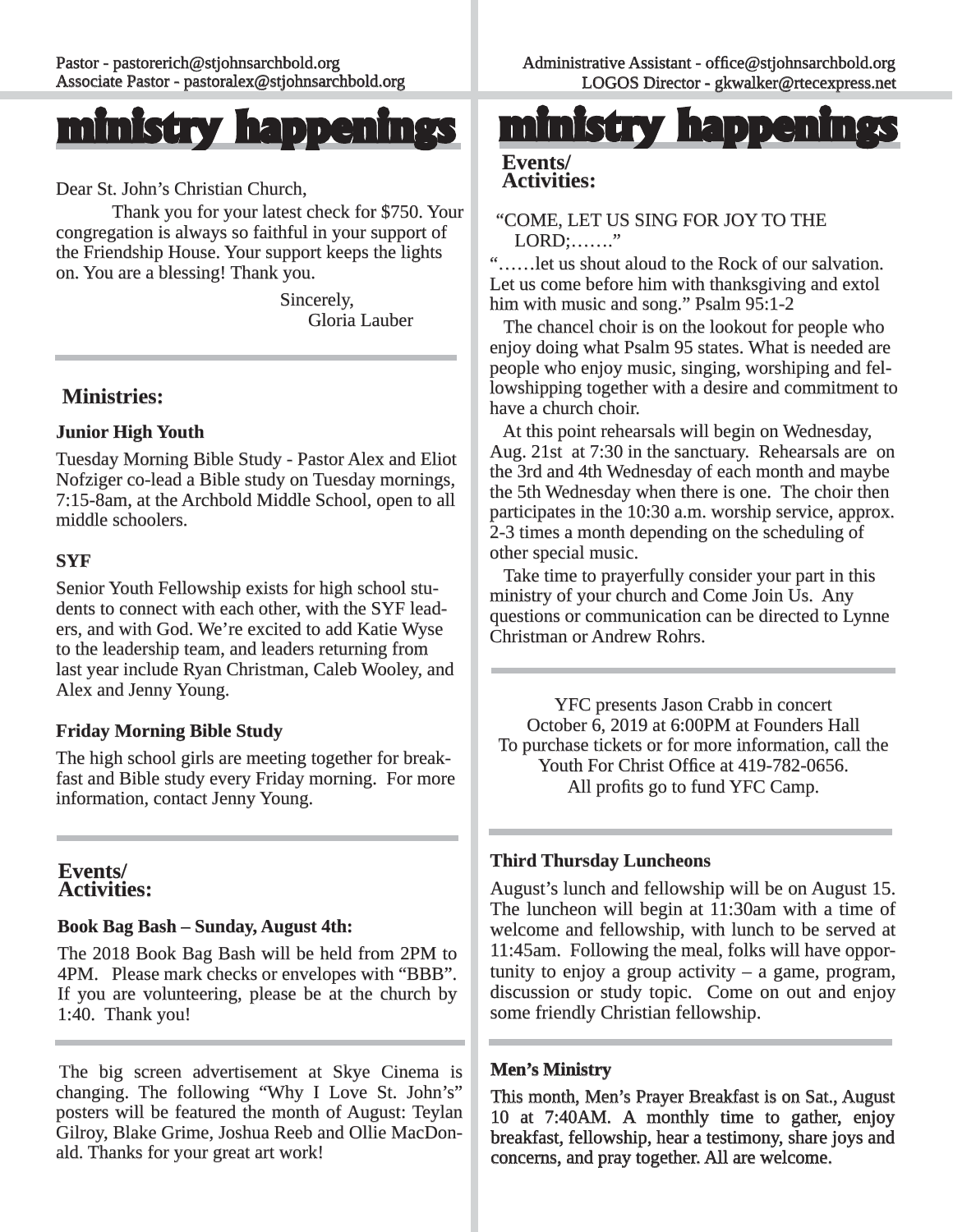## **consistory/committees**

#### **Leadership Development**

 The Spiritual Council is asking everyone to be praying for the people of this congregation that Jesus has equipped to serve and be leaders. The Spiritual Council is praying for discernment and wisdom, asking God to help guide them to men and women He has equipped to lead St. John's.

There is also an awareness that many leaders might not believe they are fully equipped to accept a leadership nomination, so the Spiritual Council will be offering some leadership development classes in the near future. How many leadership positions are there in SJCC? Currently, the following positions are filled in the ministry of SJCC:

- $\bullet$  Officers  $-2$  (Must be a member of SJCC)
- $\bullet$  Elders 6 (Must be a member of SJCC)
- $\bullet$  Deacons/Deaconesses  $-9$  (Must be a member of SJCC)
- Accompanists/Worship Leaders/Song Leaders/Children's Message Leaders/Techs/Band 21 21
- Committee Members  $-62$  (with some serving on multiple committees)
- Ministry Teachers/Leaders/Servants over 70 (many serve in multiple capacities)
- That's a total of 170 leadership positions! Wow!

What are the basic qualifications of being a leader in SJCC ministries? A quick list includes:

- 1. Engage in daily devotions, daily prayer and be active in the ministries of the congregation
- 2. Be representative of the congregation
- 3. Willingness to volunteer time towards meetings and activities
- 4. Openness to share in discussions and decision making in committee meetings
- 5. Enthusiasm and commitment in participating in the committee's work

#### **Evangelical Association News**

The 2019 Annual Convocation of the Evangelical Association will be held here at St. John's on September 20-22. The theme of the three day event is "Equip and Empower," drawing upon Ephesians  $4:12 -$  "To equip God's people to do the works of service, so that the body of Christ may be built up."

 In order to host this event, we are in need of many, many willing volunteers! From greeting people to keeping the facility clean, from singing in worship to baking cookies, from helping with registration to making signs – so many different tasks! The bulletin board across from the church office has a full array of sign-up opportunities to help host this special event! Your consideration would be appreciated.

#### **Update on the Facility Committee**

The committee members have asked the members of the Property Committee to research ways to improve more of our entrances with automatic door mechanisms, as well as explore the installation of a digital sign.

The Facility Committee will be meeting with a representative from Sauder Manufacturing in exploring potential renovation of the sanctuary, and then will be meeting with an engineer to discuss accessibility and restrooms.

#### **Consistory Meeting Minute Highlights – July 22, 2019 onsistory**

#### **Committee Reports ommittee**

- o Personnel Committee Laura Johnson Housing allowance. Did more talking with Brent Winzeler, worked more talking with a salary calculator. Brent stated that both pastors are allowed to have different housing allowances. Mo tion by Jeff Rutledge, upon the request of Pastor Alex, we move to change his 2019 compensation package from \$31,505 salary and \$12,500 housing allowance, to \$24,005 salary and a \$20,000 housing allowance, with total compensation for the year to remain at \$44,005. 2nd the motion, Brad Roth. Motion approved.
- o Budget & Stewardship Committee Keith Kern Quarterly meeting was July 8th. Budget looks good. Investments with EGR up 3.2%. Next meeting will be in October.
- o Christian Preschool Board Ann Fether Meeting will be July 30th to discuss year end budget and begin dis cussion with board concerning the budget for next year. The Sunday School room across from the preschool has been cleaned, so the Women's class can meet in that room.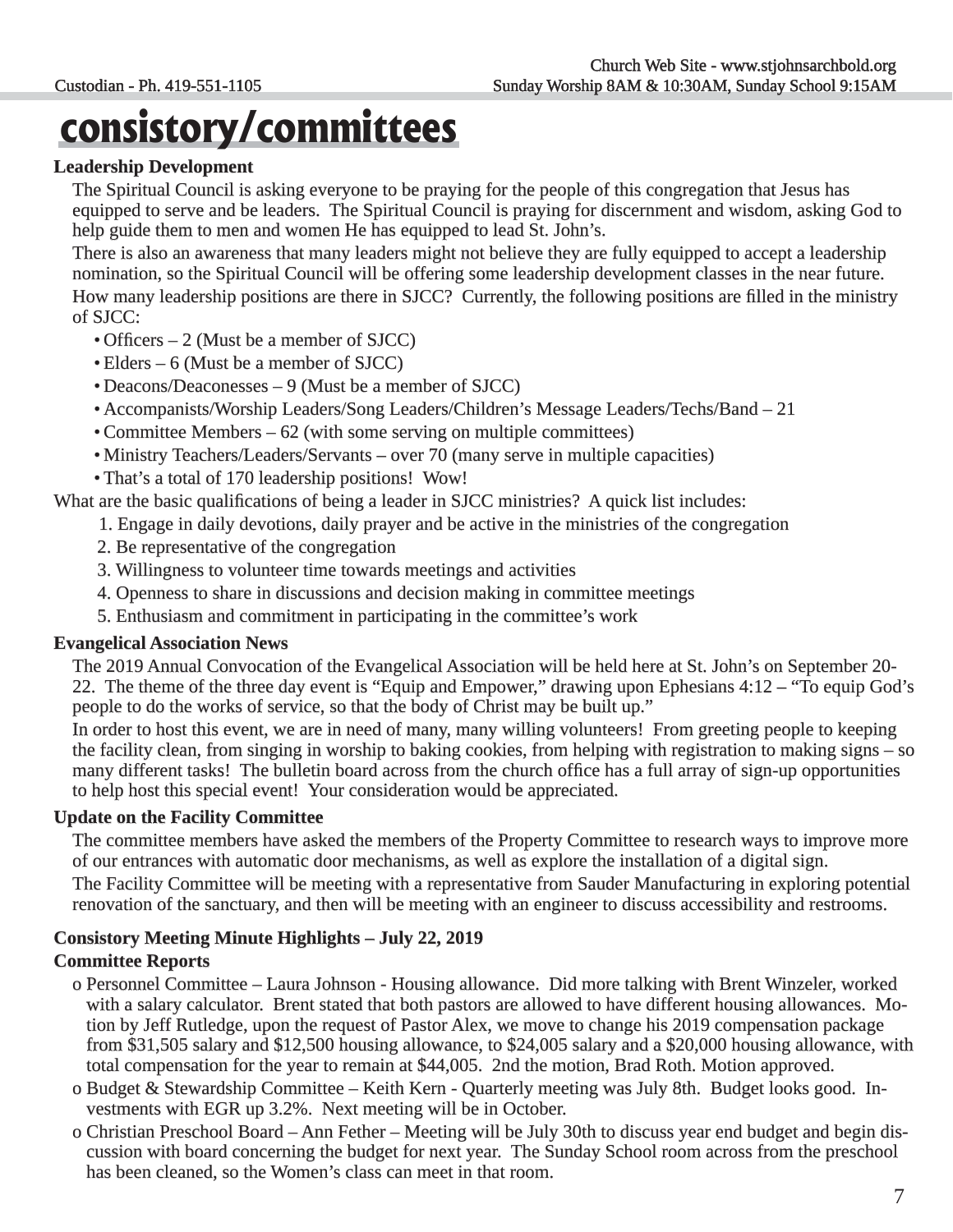### **consistory/committees**

- o Facility Committee Jeff Rutledge Accessibility, Restrooms and Worship are top priority. It has been decided to engage with Chelsea Roth (Sauder Manufacturing), she will come and meet with the committee on thoughts and ideas about the Sanctuary.
- o Mission Committee Mark Nofziger spoke with the Suon's regarding 2020 DR Trip. What can we do on that trip for the Suon's? Next meeting will be in August.
- o Property Committee Pastor Erich energy savings, longer life for lightbulbs in hallways and classrooms (wherever there is a 4-foot bulb). Gloria Lauber made a motion to spend \$2,904 on replacing current light bulbs with LED on the first and second floor, money to come out of the Operating Supply line item. 2nd the motion Todd Nafziger. Motion approved. There are 2 spotlights that shine down on the lectern – three years ago, one of those burned out, now both lights for the lectern are burnt out. Creighton Electric is going to give recommendations on which bulbs to change to. Boiler - Erie Welding has removed the asbestos. They removed quite a bit of rust, soot and dust, and have installed the required safety valves.
- o Evangelism Committee Todd Nafziger BBB preparations are underway, Denny Hornish made wooden crosses, Greg Walker sprayed them, to be given out to each student. Jen Hurst made Sunday school signs to tie to the crosses.

#### **Pastor's Report – Pastor Erich**

- o Accounting System Review Met with Roger Miller, his last day as church treasurer will be December 31st. Accounting review committee will meet this Thursday, we hope to have someone on board December 1st, so Roger can be of assistance for one month.
- o EA Convocation Big stuff is in place. Getting people signed up for different responsibilities.
- o Chapel Organ/Audio/Visual Systems A youth praise team has been practicing in the Chapel. They hope to be playing for SYF and JYF. Permission is needed to move the drum set to where the organ is, in the Chapel. The organ has not been played in 15 years. Mark Nofziger made a motion to move the organ out of the Chapel, 2nd the motion Carrie Wooley. Motion approved.
- o Mike Henry is in need of a kidney transplant. He has been placed on a transplant list at Cleveland Clinic, and working to be placed on similar list at UTMC. Mike is asking for the approval of Consistory for the concern of his need to be spoken of publicly. He would like the information put out there that he is look ing for a living donor. Ann Fether made a motion to have Mike Henry's need of a kidney made public to the congregation. Gloria Lauber, 2nd the motion. Motion approved.
- o Pastoral Discernment and Planning Time Review Spent a lot of time looking at where we've been, read ing, checking with others, trying to come across items to pursue. Spiritual Council will discuss the document handout given tonight. Much information will be shared with the Congregation at the January 2020 Congregational meeting.
- **Associate Pastor's Report** Pastor Alex Church Directory for SJCC. Kelly Stahl is also helping with this project. Goal of having a print directory by the end of 2019, including updated mailing addresses, email addresses, phone contacts.

#### **Church Treasurer**

For forty years, Mr. Roger Miller has served very well in the role of Church Treasurer, taking over the duties from his mother in 1979. Having faithfully fulfilled all of the bookkeeping duties since then, Roger will be retiring from this position on December 31st of this year. We praise the Lord for Roger and his humble heart of service!

An Accounting Group has been meeting to plan for this time of transition, and a new job description is being put together. Anyone of the congregation who would either like to apply for this position or wants to recommend someone, may talk with Laura Johnson (Personnel Committee Chairperson), John Graber (Budget and Stewardship Committee Chairperson) or Pastor Erich.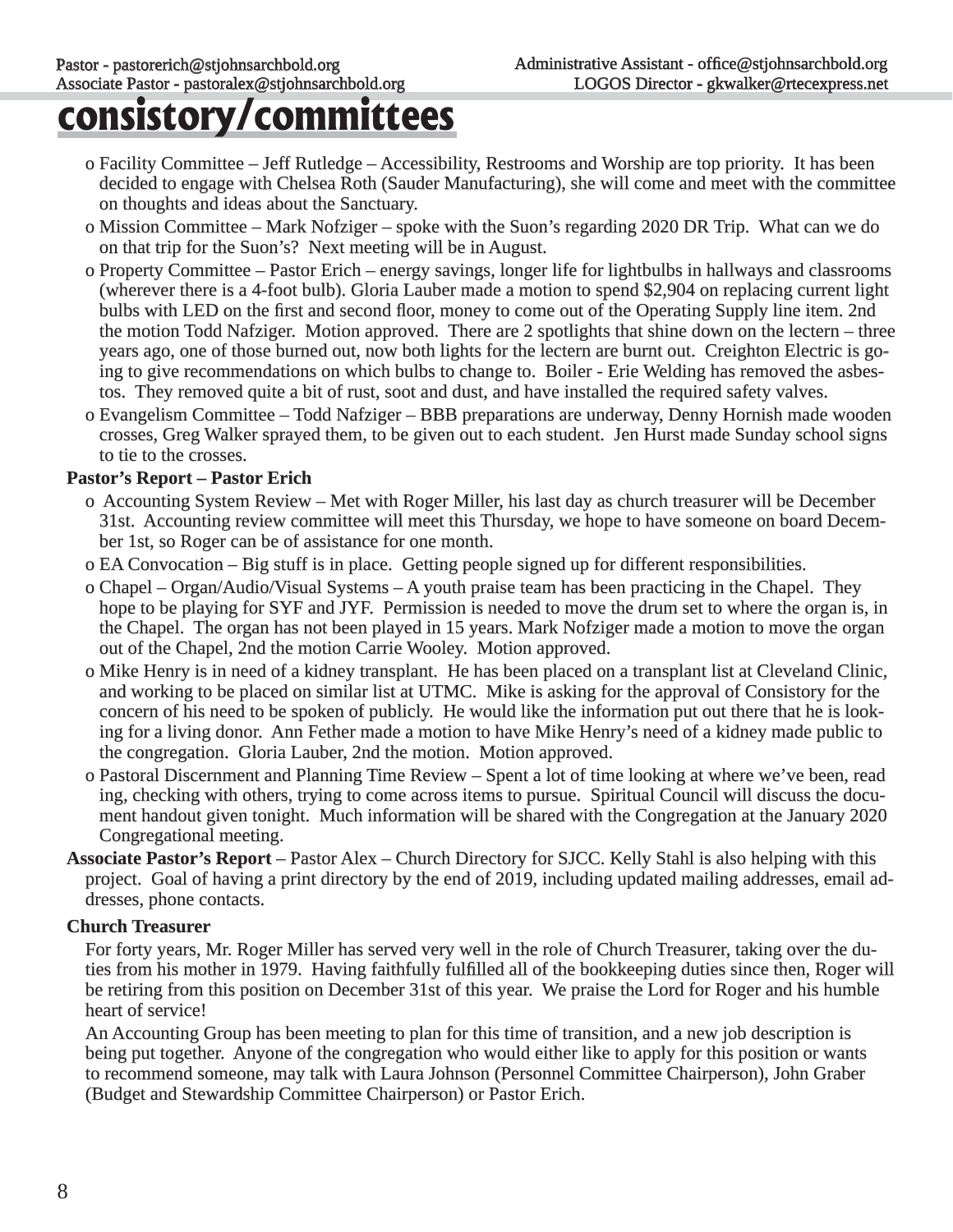#### **Planning Ahead…for Winters Snow Removal Season! lanning**

 The Property Committee is in the process of searching for someone to take on the responsibility of clearing snow from the parking lots this coming winter. Before they search for a company, the committee wanted to open it up to the congregation to see if there was anyone interested in assuming this seasonal task. If so, please contact Scott Short or Tim Beck, chair and vice-chair of the Property Committee.

#### **Additional Custodial Help**

Through the work of the Personnel Committee and the approval of the Consistory, St. John's has entered into hrough a contract with Advance Cleaning Contractors for custodial help.

Dean Buckenmeyer continues as the custodian of the church, continuing to work 12.5 hours per week. In June, Anthony (Tony) Vincenti, as an employee of Advance Cleaning Contractors, began working 15 hours per week. Tony will typically work Mondays, Tuesdays and Thursdays, from 9am to 2pm.

 Advance Cleaning Contractors provides supervision of Tony, as well as provides equipment and cleaning supplies for him to use. Advance Cleaning Contractors provides services in several area businesses and has a very good reputation. The first two months of Tony's work has gone very well.

#### **Pastor Erich's Discernment and Planning Time**

As shared in previous newsletters, I spent July 8th through 19th focused on planning for the future. In order to do so, I stepped back from the normal day to day responsibilities of pastoral ministry and spent much of the time sequestered in my office. It was both a blessed and fruitful time, in my opinion.

Through the time of reading, praying, discerning and looking through twenty some years of files, notes and books, I produced a 19 page document which includes:

- Guiding thoughts for the process
- Measurement practices in terms of Church Health
- Current Concerns and Words of Hope
- Fourteen pages of short-term goals, long-term goals and some vision statements (the goals of the Discernment Team are included, as they were a key part of the planning process)

 I also began compiling a spreadsheet of the goals in order to assign responsibilities to staff, committees and in order leaders in working towards these goals. On July 22nd, I shared both documents with the Spiritual Council and the first document with the Consistory. Both groups will be studying the information over the course of the month and come to the August 19th meetings prepared to discuss the hopes and visions, pros and cons, and the insights of my results.

After those initial discussions of the documents, more and more will be shared with the congregation as we seek input, prayer and involvement for the future health and ministry of St. John's.

#### **Charging Items at Archbold SuperValu and Lugbills harging**

We could use everyone's assistance regarding the recordkeeping of charges made at the following stores:

- 1. If you purchase anything for St. John's at Archbold SuperValu and charge it to the church account, please . do your best to turn the sales receipt into the church office, noting on the receipt what event or ministry the items were purchased for. Signing your name legibly would be helpful, too!
- 2. If you purchase anything for St. John's at Lugbills and charge it to the church account, Lugbills will email a copy of the sales receipt to the church office. Signing your name legibly would be helpful in tracking down the purpose of the charge.
- 3. And obviously, such recordkeeping would be helpful in all situations, but these are the two local places . where such charges occur on a frequent basis.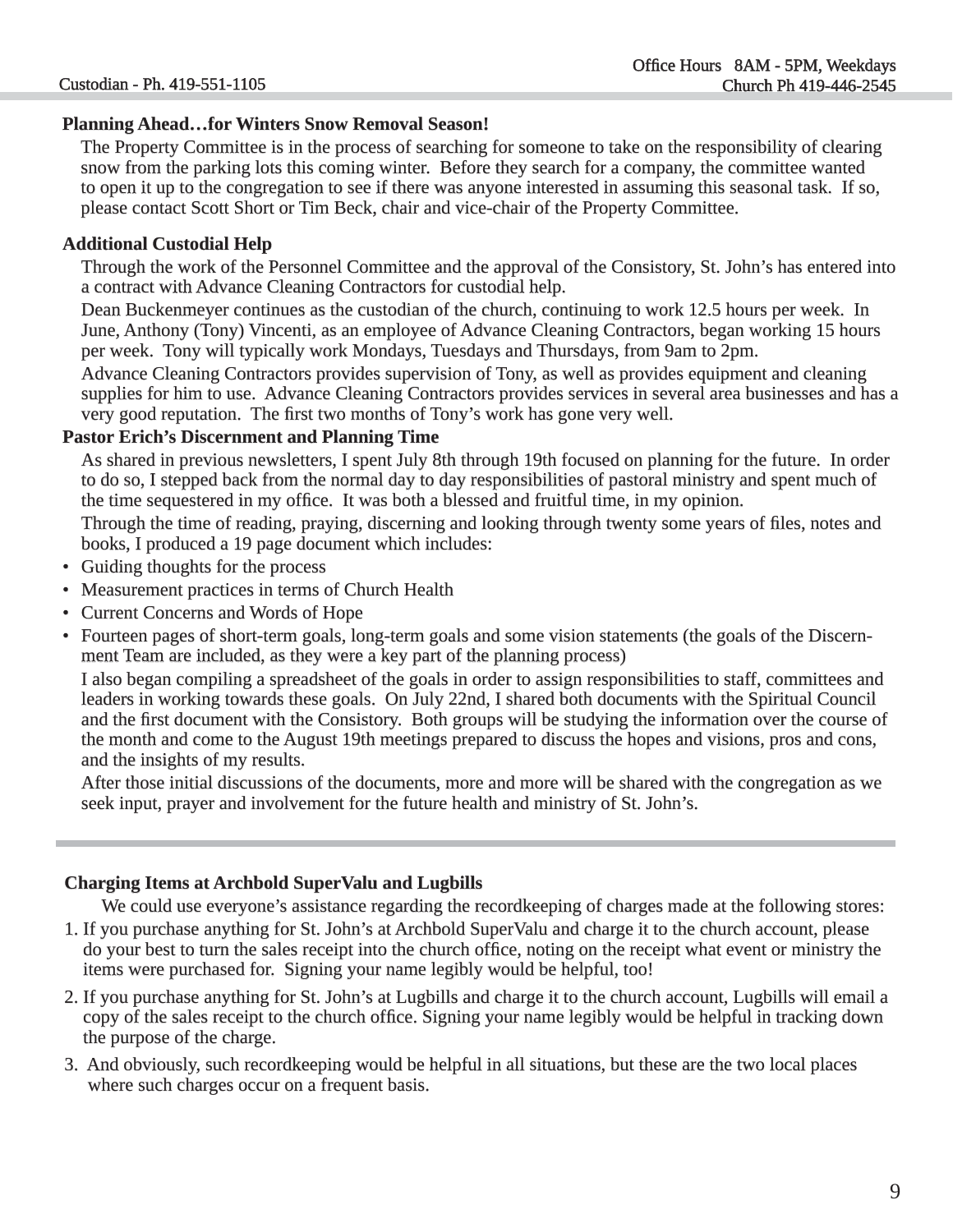| <b>August 2019</b>                                                                                       |                                                                              |                                                                                                                                            |                                                                                                      |                                                                                                              |     |                                        |
|----------------------------------------------------------------------------------------------------------|------------------------------------------------------------------------------|--------------------------------------------------------------------------------------------------------------------------------------------|------------------------------------------------------------------------------------------------------|--------------------------------------------------------------------------------------------------------------|-----|----------------------------------------|
| Sun                                                                                                      | <b>Mon</b>                                                                   | Tue                                                                                                                                        | Wed                                                                                                  | Thu                                                                                                          | Fri | Sat                                    |
| 8:00AM Worship<br>9:15AM Sunday School<br>9:15AM Faith Village<br>9:15AM Confirmation<br>10:30AM Worship | Mission-A-Month-<br><b>Back Bay Mission Trip</b>                             |                                                                                                                                            |                                                                                                      | 1<br>7:00AM Every Good<br>Endeavor Men's Study<br>8:00AM SHSS Teach-<br>ers' Meeting<br>7:00PM Mission Comm. |     | $\overline{\mathbf{3}}$                |
| $\overline{\mathbf{4}}$<br>2:00PM Book Bag Bash<br>4:00PM Youth Praise Band<br>Practice                  | 5<br>11:00AM Staff Meeting<br>7:00PM Discernment<br>Team                     | 6<br>9:15AM Bible Study<br>5:00PM Community Meal<br>7:00PM Capital Campaign<br>Com.                                                        | $\overline{7}$                                                                                       | 8<br>7:00AM Every Good<br>Endeavor Men's Study                                                               | 9   | 10<br>7:40AM Men's<br>Prayer Breakfast |
| 11<br>9:15AM Stephen Ministry<br><b>Informational Meeting</b><br>4:00PM Youth Praise Band<br>Practice    | 12<br>11:00AM Staff Meeting<br>6:30PM Stephen Ministry<br>Peer Support       | 13<br>9:15AM Bible Study<br>4:00PM Laundry Buddy Minis-<br>try<br>5:00PM Community Meal<br>7:00PM SYF Leaders Mtg.<br>7:00PM Property Com. | 14<br>9:00AM W. Haven Bible<br>Study<br>7:00PM Facility Com.                                         | 15<br>7:00AM Every Good<br>Endeavor Men's Study<br>11:30AM Thursday<br>Luncheon                              | 16  | 17                                     |
| 18<br><b>Rally Sunday</b><br>4:00PM Youth Praise Band<br>Practice                                        | 19<br>11:00AM Staff Meeting<br>6:15PM Spiritual Council<br>7:30PM Consistory | 20<br>9:15AM Bible Study<br>5:00PM Community Meal                                                                                          | 21<br>7:30PM Choir Practice                                                                          | 22                                                                                                           | 23  | 24                                     |
| 25<br>4:00PM Youth Praise Band<br>Practice                                                               | 26<br>11:00AM Staff Meeting<br>6:30PM Stephen Ministry<br>Peer Support       | 27<br>9:15AM Bible Study<br>4:00PM Laundry Buddy Minis-<br>try<br>5:00PM Community Meal<br>7:00PM Evangelism Com.                          | 28<br>9:00AM W. Haven Bible<br>Study<br>7:00PM SYF-Pond Party<br>@ Yoder's<br>7:30PM Choir Rehearsal | 29                                                                                                           | 30  | 31                                     |

AYS & i refl B n

- 
- 
- 
- 
- 
- 
- 1 Julie Ruffer<br>
4 Dale & Sharon VonDeylan, Braden Eichler<br>
5 Mary Beck, Bettie Perry, Jack & Barb Stover<br>
6 Lynne Roth, Cameron & Kristen Ruffer, Dave &<br>
Karen Walker<br>
7 Roger & Jean Beck, Gary & Sandy Frazier, Tom<br>
Lovejo
- 
- 
- 
- 
- 
- 15 Erich & Lynne Christman, Randy & Kathy<br>
Layton,<br>
17 Tyler Bechstein, Gavin Walker, Tony Warncke<br>
18 Bonnie Grieser, Sandy Miller, Eric Yoder<br>
21 Jill Nafziger, Burdell & Janice Nofziger,<br>
Janice Nofziger<br>
22 Dale & Lori
- -
- 
- 
- 
- 
- 
- 
- 
- 

**Solution 2** Flease let us know if we do not have your special day correct. Thank you.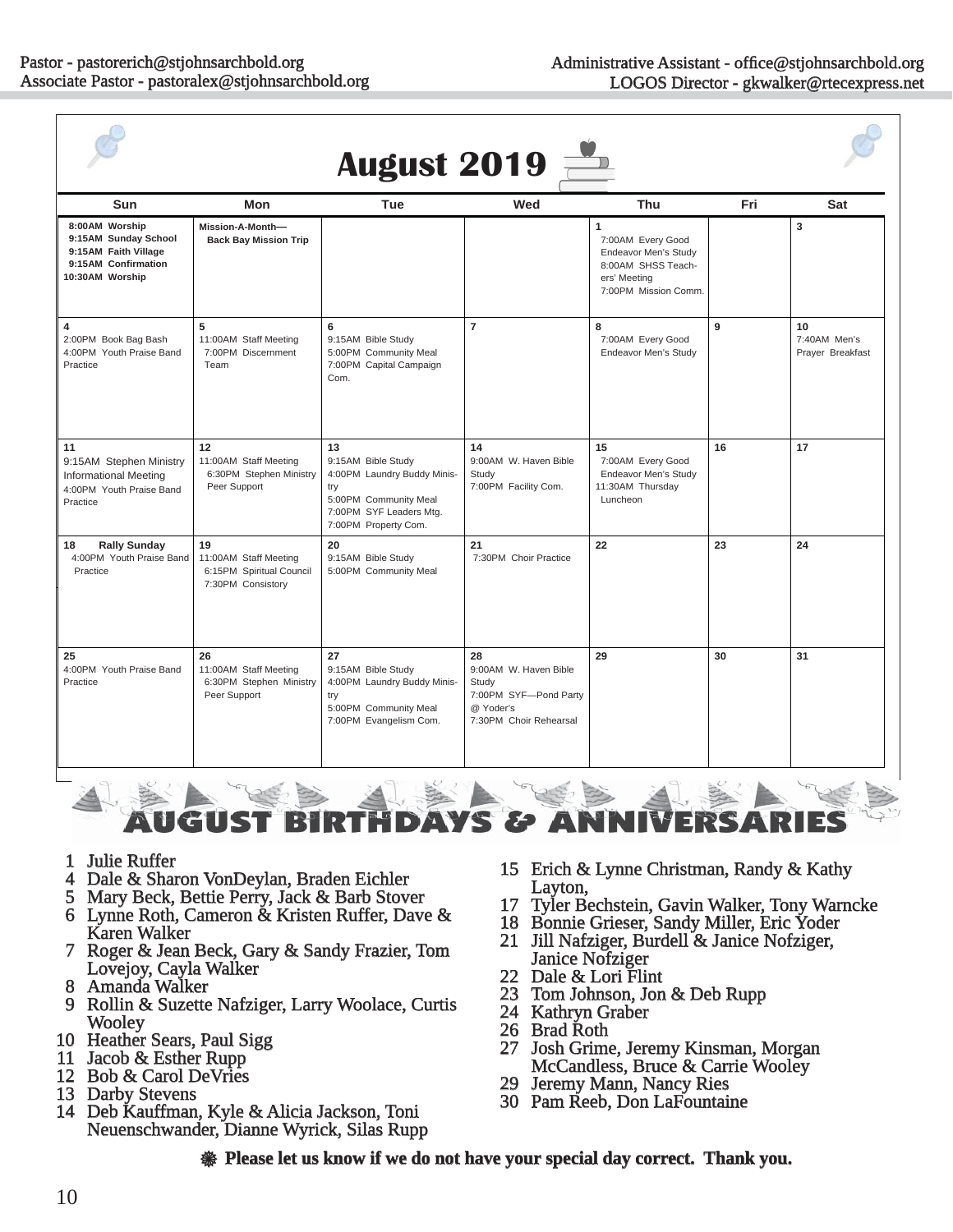### **worship**

### **August Worship Schedule**

- August 4 Scriptures Psalm 80:1-7, Hebrews 10 Sermon – "Christ's Sacrifice" – Pastor Erich Special Music – Hannah Bowers – "Rebel Heart" Blessing of the Book Bag Bash
- August 11 Scriptures 1 Peter 1:3-9, Hebrews 11 Sermon – "By Faith" – Pastor Erich
- August 18 Rally Sunday Scriptures – Psalm 70, Hebrews 12 Sermon – "Enduring Hardship as Discipline?" – Pastor Alex
- August 25 Scriptures Psalm 91:1-2, Hebrews 13 Sermon – "Final Thoughts" – Pastor Erich

 $\Diamond$ C330 $\Diamond$ 

#### **Pictorial Directory ictorial**

Think about this: if your family has a child under 10...they weren't pictured in our last printed directory! It's time for us to take on this project again. Here are just 5 reasons why you should participate:

- 1. Everyone photographed gets a free directory. (Don't worry, the church will buy the rest of you directories too…but why not save the church some money?)
- 2. Everyone photographed gets a free 8x10 portrait. (You'll have the option to purchase other pic tures too, but just for coming, you get a free  $8x10$  portrait).
- 3. Everyone photographed gets a picture in the directory for free. (If you don't get photographed at the church, you'll be asked to pay the \$12 fee to include your family's picture in the  $directory...why not save yourself some money?)$
- 4. Being pictured in the directory enables newer families and individuals to more readily get ac- quainted with you, remember your name, and develop relationships in our church family. develop relationships family.
- 5. Everyone photographed gets their contact information updated. (This may not sound like a big deal to you, but the church is about to acquire new management software, which, for example, will give us the capacity to send weather-related cancelations or event notifications and updates. We're looking forward to how this new software and updated contact information will improve our communication abilities).

So help your church staff, your church family, and yourself out by being a part of our new pictorial directory! Save the dates:  $9/30$ ,  $10/1$ , and  $10/2$ . You'll have opportunity to register for a  $10$  minute appointment between  $2pm-8:30pm$ . We'll start registering this month during our worship services.